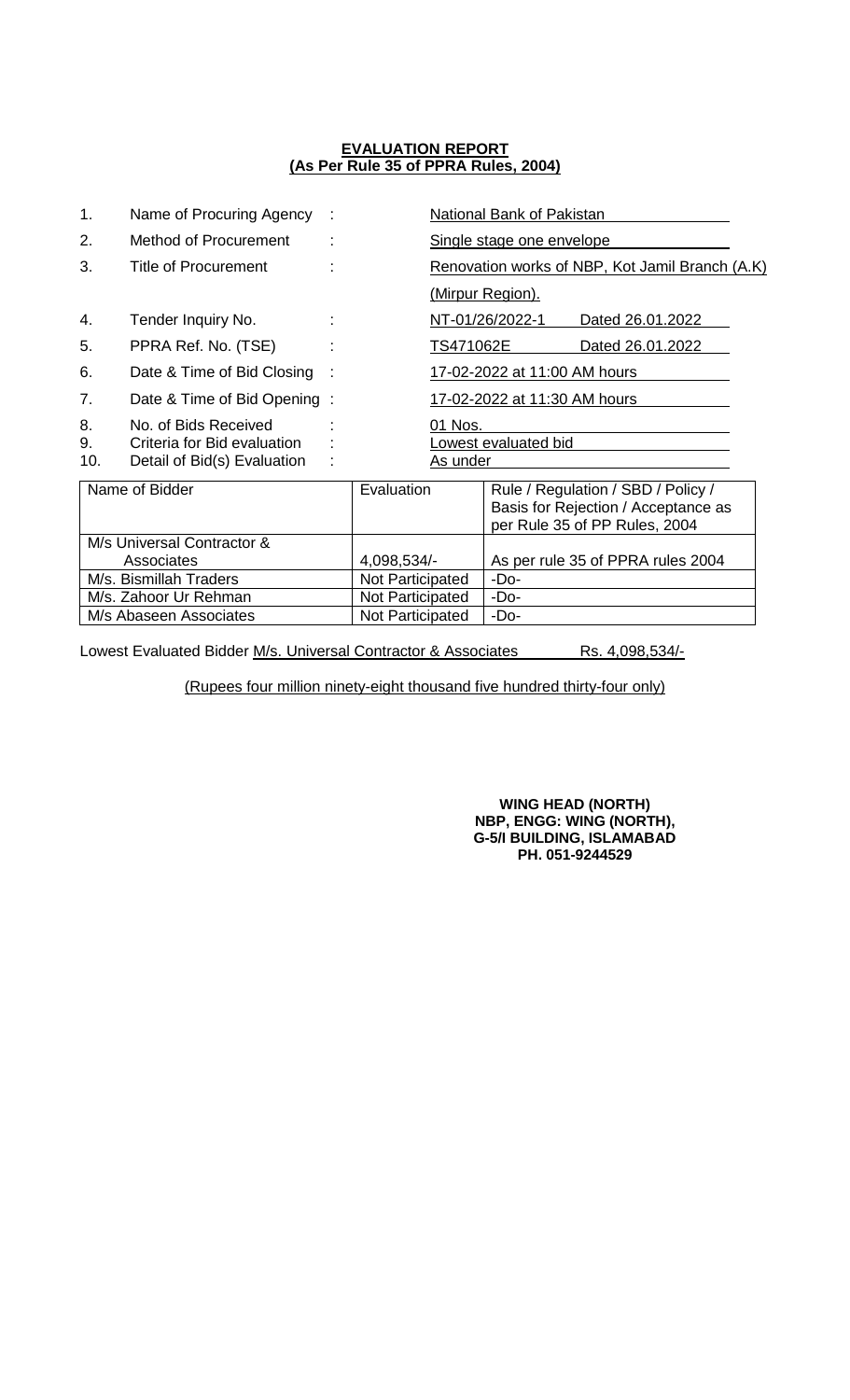| 1.                                             | Name of Procuring Agency                                                           |             |                                             |                                   | National Bank of Pakistan                                                                                  |                  |  |
|------------------------------------------------|------------------------------------------------------------------------------------|-------------|---------------------------------------------|-----------------------------------|------------------------------------------------------------------------------------------------------------|------------------|--|
| 2.                                             | <b>Method of Procurement</b>                                                       |             | Single stage one envelope                   |                                   |                                                                                                            |                  |  |
| 3.                                             | Title of Procurement                                                               |             | Renovation works of NBP, Shergarh Branch    |                                   |                                                                                                            |                  |  |
|                                                |                                                                                    |             |                                             |                                   | (Mardan Region).                                                                                           |                  |  |
| 4.                                             | Tender Inquiry No.                                                                 |             |                                             |                                   | NT-01/26/2022-1                                                                                            | Dated 26.01.2022 |  |
| 5.                                             | PPRA Ref. No. (TSE)                                                                |             |                                             | TS471062E<br>Dated 26.01.2022     |                                                                                                            |                  |  |
| 6.                                             | Date & Time of Bid Closing                                                         |             | 17-02-2022 at 11:00 AM hours                |                                   |                                                                                                            |                  |  |
| 7.                                             | Date & Time of Bid Opening:                                                        |             | 17-02-2022 at 11:30 AM hours                |                                   |                                                                                                            |                  |  |
| 8.<br>9.<br>10.                                | No. of Bids Received<br>Criteria for Bid evaluation<br>Detail of Bid(s) Evaluation |             | 01 Nos.<br>owest evaluated bid.<br>As under |                                   |                                                                                                            |                  |  |
| Name of Bidder                                 |                                                                                    |             | Evaluation                                  |                                   | Rule / Regulation / SBD / Policy /<br>Basis for Rejection / Acceptance as<br>per Rule 35 of PP Rules, 2004 |                  |  |
| M/s King Saud Builders                         |                                                                                    | 4,517,055/- |                                             | As per rule 35 of PPRA rules 2004 |                                                                                                            |                  |  |
| M/s. Thaheem Construction &<br><b>Builders</b> |                                                                                    |             | Not Participated                            |                                   | -Do-                                                                                                       |                  |  |
| M/s. Zahoor Ur Rehman                          |                                                                                    |             | Not Participated                            |                                   | $-Do-$                                                                                                     |                  |  |
| M/s Abaseen Associates                         |                                                                                    |             | Not Participated                            |                                   | $-Do-$                                                                                                     |                  |  |

Lowest Evaluated Bidder M/s. King Saud Builders Rs. 4,517,055/-

(Rupees four million five hundred seventeen thousand fifty-five only)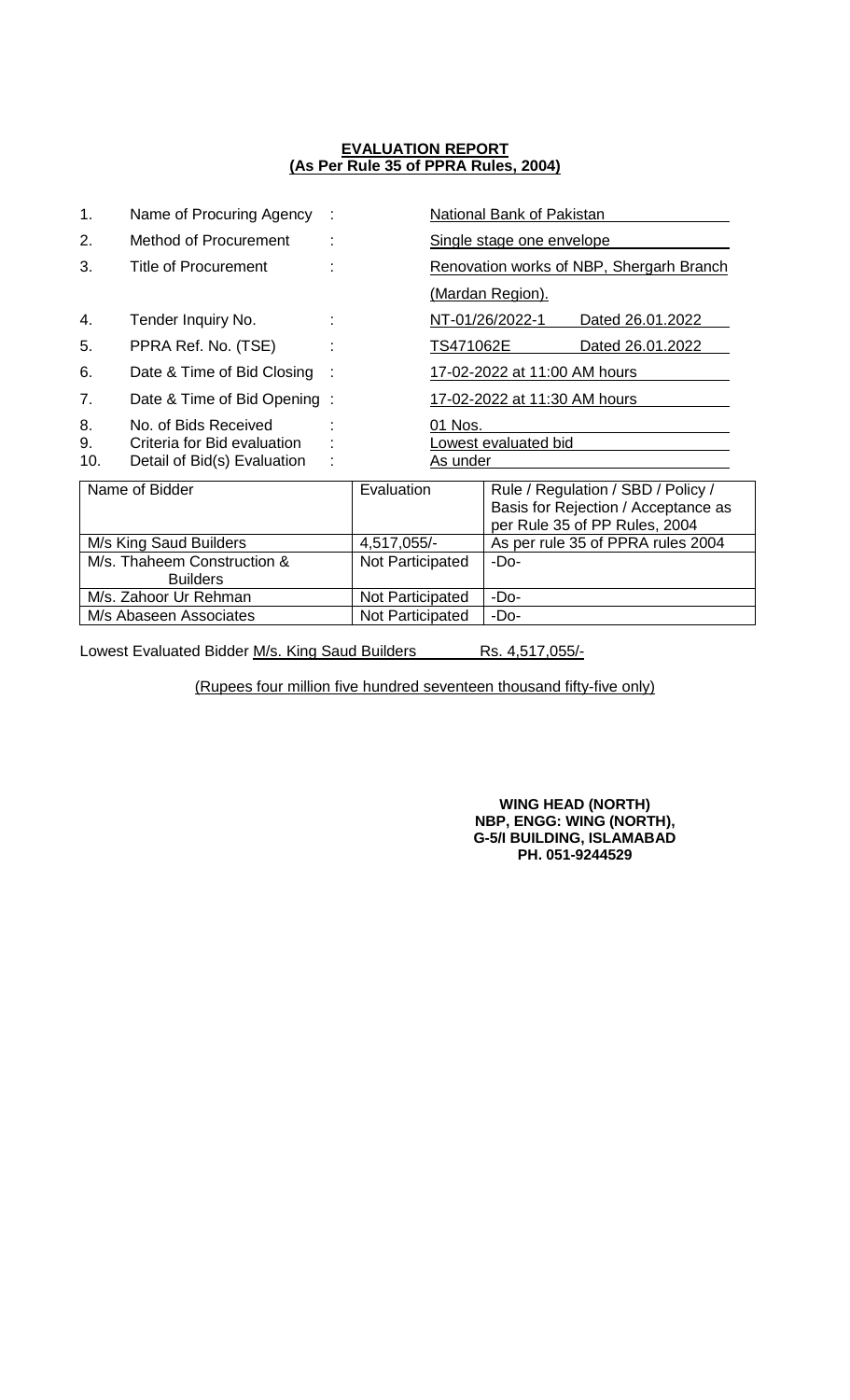| 1.                         | Name of Procuring Agency                                                           |                                             | National Bank of Pakistan                 |                                                                                                            |  |
|----------------------------|------------------------------------------------------------------------------------|---------------------------------------------|-------------------------------------------|------------------------------------------------------------------------------------------------------------|--|
| 2.                         | Method of Procurement                                                              |                                             | Single stage one envelope                 |                                                                                                            |  |
| 3.                         | Title of Procurement                                                               |                                             | Renovation works of NBP, Mehdiabad Branch |                                                                                                            |  |
|                            |                                                                                    |                                             | (Gilgit Region).                          |                                                                                                            |  |
| 4.                         | Tender Inquiry No.                                                                 |                                             |                                           | NT-01/26/2022-1<br>Dated 26.01.2022                                                                        |  |
| 5.                         | PPRA Ref. No. (TSE)                                                                |                                             | TS471062E<br>Dated 26.01.2022             |                                                                                                            |  |
| 6.                         | Date & Time of Bid Closing                                                         |                                             | 17-02-2022 at 11:00 AM hours              |                                                                                                            |  |
| 7.                         | Date & Time of Bid Opening:                                                        | 17-02-2022 at 11:30 AM hours                |                                           |                                                                                                            |  |
| 8.<br>9.<br>10.            | No. of Bids Received<br>Criteria for Bid evaluation<br>Detail of Bid(s) Evaluation | 03 Nos.<br>Lowest evaluated bid<br>As under |                                           |                                                                                                            |  |
| Name of Bidder             |                                                                                    | Evaluation                                  |                                           | Rule / Regulation / SBD / Policy /<br>Basis for Rejection / Acceptance as<br>per Rule 35 of PP Rules, 2004 |  |
| M/s Haider & Sons          |                                                                                    | 2,740,648/-                                 |                                           | As per rule 35 of PPRA rules 2004                                                                          |  |
| M/s. IBEX International    |                                                                                    | 3,352,920/-                                 |                                           | -Do-                                                                                                       |  |
| M/s. Al-Rashid Engineering |                                                                                    | 3,498,700/-                                 |                                           | -Do-                                                                                                       |  |

Lowest Evaluated Bidder M/s. Haider & Sons Rs. 2,740,648/-

(Rupees two million seven hundred forty thousand six hundred forty-eight only)